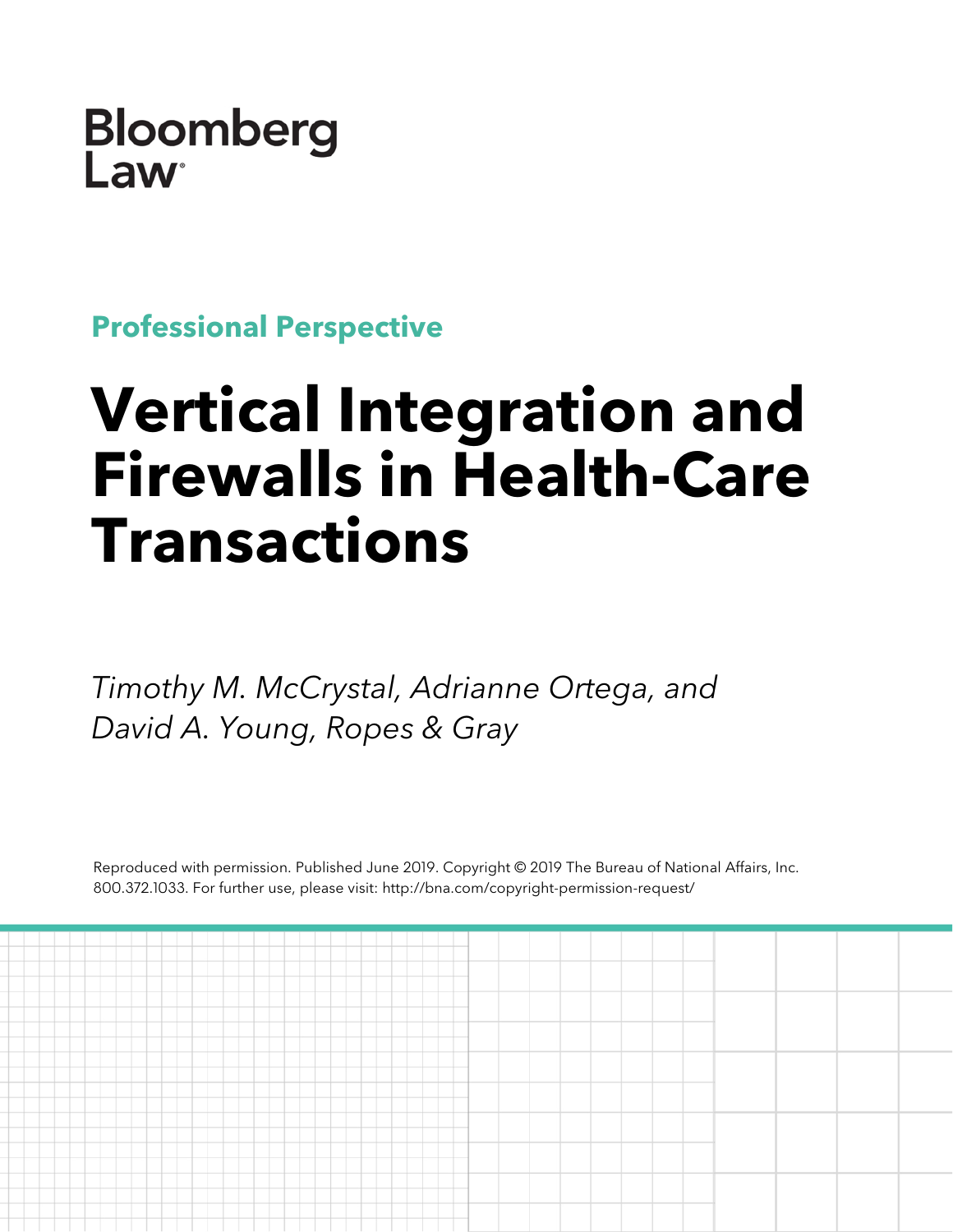## **Vertical Integration and Firewalls in Health-Care Transactions**

#### *Contributed by [Timothy M. McCrystal,](https://www.ropesgray.com/en/biographies/m/timothy-m-mccrystal) [Adrianne Ortega,](https://www.ropesgray.com/en/biographies/o/adrianne-ortega) [David A. Young,](https://www.ropesgray.com/en/biographies/y/david-young?AK=young) Ropes & Gray*

Driven by a desire to reduce cost, improve care, keep up with competitors, and participate in evolving reimbursement programs, health-care providers are increasingly undertaking vertical integration transactions. While these transactions present opportunities for health-care organizations to expand their operations, they may also present a variety of legal risks related to the sharing and use of information and data.

Vertical integration is an expansion up or down the service or supply chain beyond a company's current line of business. In the health-care industry, vertical integration translates to organizations offering, directly or indirectly, a broader range of services on the continuum of the delivery of health-care services. Examples of vertical integration in the health-care industry include CVS Health's acquisition of insurance company Aetna, UnitedHealth's planned acquisition of DaVita's physician group, Cigna's acquisition of Express Scripts, a pharmacy benefit manager, and Medtronic's 2015 acquisition of Diabeter, a diabetes clinic and research center.

Health-care organizations that seek to integrate vertically should consider the attendant legal risks, including antitrust, confidentiality, and conflict of interest concerns, among others. To address these issues, acquirers should consider whether organizational and/or operational separation of certain functions of the combined organization is appropriate. These structural and/or operational constructs are commonly referred to as "firewalls."

This article will discuss potential legal risks that arise in the context of vertical integration, and key issues to consider when creating firewall structures.

#### **Firewalls**

Firewalls may help mitigate the legal and conflict of interest risks involved with vertical integration by insulating an organization, or a part of it, from sharing information that increases an organization's exposure to risk. Examples of this type of information include personal health information, and data belonging to an entity that competes with an organization's vertically integrated business.

Firewalls may be set up within the different parts of an organization, as well as between companies and other parties. The elements of a firewall may include structural, technical, or operational separation of one or more of the following business components:

- Separate organizations, to create a clear line of demarcation between the operations of affiliates
- Management and employee teams, to ensure that business objectives, financial goals, pricing, and compensation are not connected with the performance of the firewalled organization
- IT systems and servers, to limit flows of sensitive or protected data between organizations, such as patient or competitor data
- Compliance programs, with separate policies and procedures, to ensure that proper reporting mechanisms are in place for each organization and to ensure that both organizations property maintain the firewall
- Marketing and sales, to create independent business strategies, reduce potential for conflicts of interest, and establish sufficient brand uniqueness
- Infrastructure and workspace, including independent office space and employee equipment, to ensure the limited sharing of information between organizations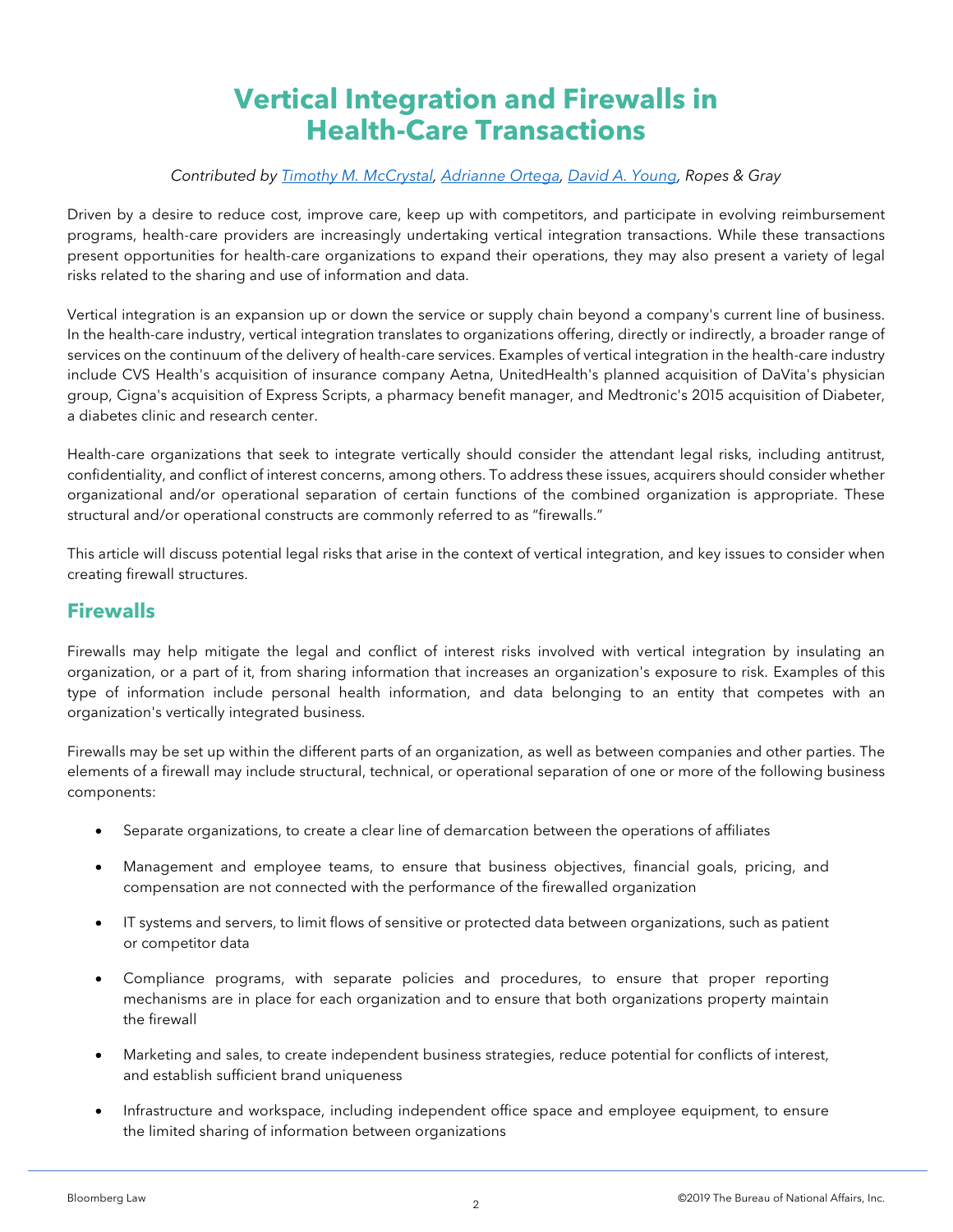### **Regulatory Risks Related to Vertically Integrated Health-Care Organizations**

There is a broad range of potential legal issues that may arise when organizations integrate vertically, including risks related to data sharing, antitrust, fraud and abuse laws, conflicts of interest, and corporate practice of medicine.

#### *Privacy and Data Sharing Issues*

Under the [Health Insurance Portability and Accountability Act of 1996, as amended,](https://www.bloomberglaw.com/document/X10G11OT5790291HGM?bc=W1siRG9jdW1lbnQiLCIvZG9jdW1lbnQvMT9jaXRhdGlvbj0xMTAlMjBzdGF0JTIwMTkzNiZzdW1tYXJ5PXllcyJdXQ--ddb04c12dd565f47f0f33a520c7b64c24b7498e3&jcsearch=110%2520stat%25201936#jcite) covered entities and their "business associates" must comply with requirements regarding the privacy and security of protected health information. Neither a covered entity nor a business associate may share PHI other than as permitted by HIPAA. States may also have their own restrictions on the use and disclosure of personal health information.

A great advantage of vertical integration is that it allows for data to be shared across the integrated organization. Any covered entity or business associate within a vertically integrated organization, however, must comply with HIPAA's requirements regarding the privacy and security of PHI regardless of how the organization is managed and structured. However, vertical integration may increase the risk of inadvertent data sharing or PHI disclosure between entities that may share common systems. Technical and administrative firewalls may aid in the safeguarding of PHI, and in the proper execution of business associate agreements governing the use of PHI within a vertically integrated organization.

#### *Antitrust*

Antitrust law may also affect a vertical health-care transaction. As a general matter, vertical transactions typically have less antitrust risk than the horizontal merger of two competitors. The former is typically associated with pro-competitive efficiencies and has only an indirect effect on competition, while the latter directly reduces competitive intensity.

Nonetheless, vertical integration may still create concerns at the antitrust agencies. Of greatest concern is the possibility that an integrated entity might either "foreclose" downstream rivals by depriving them of a key input, or harm upstream competitors by foreclosing a substantial share of the downstream customer base. Another risk is that vertical integration could facilitate coordinated activity in the market by encouraging actual or tacit collusion. Such collusive activity may be encouraged if the vertically integrated firm does substantial business with its rivals, thereby enabling that firm to view competitively sensitive price or output information.

Where the risk of anticompetitive coordination is significant, the antitrust agencies may insist on strict information firewalls as part of a consent decree. The firewalls would need to ensure that competitively sensitive information such as pricing, output, and research and development information is not shared with personnel at the integrated company who could use it to their advantage. Notably, however, the antitrust agencies are increasingly reluctant to impose behavioral remedies such as firewalls instead of structural remedies such as divestitures because of the difficulties ensuring that such decrees are followed.

#### *Federal Fraud and Abuse Statutes*

Vertical integration has the potential to implicate various federal health-care fraud and abuse laws, including the federal [Anti-Kickback Statute](https://www.bloomberglaw.com/product/blaw/document/XEJABE003?bc=W1siQmxvb21iZXJnIExhdyIsIi9wcm9kdWN0L2JsYXcvc2VhcmNoL2h1Yi9ncm91cC9iOGEzMDFlZGViZTE4MjZiMDVhOTViOGY5OGM0NWI0MC9yZXN1bHRzX3NuaXBwZXQ_aW5kZXg9NiZndWlkPTQ1OTE0Y2NlLWJkYzQtNDhlMi04MDRkLWIyMjVjNjc4OTIyZCJdLFsiU2VhcmNoIFJlc3VsdHMiLCIvcHJvZHVjdC9ibGF3L3NlYXJjaC9yZXN1bHRzL2NjNzhiOGYyZTIyMDk4M2MxYWRkNjRhMmMyNWQ0NmVhIl1d--e261e6972dea515ec7e282cafaf384f0e9beba0f&guid=2951e767-f81c-413b-8213-5a446e3d7ad9&search32=DPX9S9ST786S4I_z6XZYxA%3D%3DpFN_Y6T53cFZS9H3Z1KG1vE8amHgA7oMGi-G_mvrbrAyfC1_gruSm8oVQICXncW2GyhKjB_A7d4ha6uq3pOkSfPEmqQghE8BDqdMbvPkoj4Z_o3TsX5NQf6diHe5gD8npYu6FjOY9M1c9h6rtRpUs3C3ydFr6P7qN1EIqCvrDhXfO_QitTfVfSdiq5ZLmlXdxyzUqglNqwIkhNKZvT7w7z1KF0LC1F2WcVk1AyAgRV8ftoiQ5gniEdQ_IcR-ZwXCOofqjAtgXKBQ-yYIe3lD9IV1g3bfqJ5KVs4uKvlUIfkhiuZzCRi3I0tx1Fn1mB6PAltHhAB2kegxLG4hy4khZJp5GPhZfRs6ZmtkNctHWg6DwcvZ6KFpJx7tG5uXHpBexQvV6rToA4C9Jzn63lKTkpyy-JozembAv-Sc-CEzc2aMWEdFyeXyBl-gKMcPnZmhpkaRCK-AOY7hFZIgNJVkF2DBIPH1628qDZpiJCNlnBXfC0KYGEtYqjqfKA449wPIfEV9F1w3r89vSRxntA5qu0qMzr47dhi_kyfDG_F3mHOzObCTpNF8WXNg07-hKsfu-hda_jzlegpiTe7QjgWqVvtRfVG9yRjvJV-0ISS4IyEAxS2NrWXJAcBW33zCwX-eLkhmgNsXmCA7u7miSC_g5C29oEJxFx6tTz84oOtG-04CVH9_bWSURSvZXSkkJn3QQEJB0nPNClp9G9OwmfomIikfgV8lBgNqiA3hGfGCbbhn5s9ZVkya2uS9wluDRhCD) and the [Stark Law.](https://www.bloomberglaw.com/product/blaw/document/XEJAM8003?bc=W1siQmxvb21iZXJnIExhdyIsIi9wcm9kdWN0L2JsYXcvc2VhcmNoL2h1Yi9ncm91cC8wMzdjNDVmNjM0NGM0NzA4MTUwNDlmMmMwNGQyZGEwYS9yZXN1bHRzX3NuaXBwZXQ_aW5kZXg9NiZndWlkPWZjZDg3ZjdhLWZjN2ItNDEyZC1hN2FiLTg2ZDFiMmE3Y2MwOSJdLFsiU2VhcmNoIFJlc3VsdHMiLCIvcHJvZHVjdC9ibGF3L3NlYXJjaC9yZXN1bHRzLzRhNjUzZmYxNjUwMjU0NjRiMGU4MGE5ZjJjMzk3YWE0Il1d--0025a35f1041d30b4035437251afdfc04045a365&guid=935455aa-2e2a-415e-bdc2-1cbad4ad8e1b&search32=febPNYV3WTqpXcFAp2w2TQ%3D%3D_J5PprKiMDCrYYArPr5QYJUYs93oz-aB7CyZbT9YSk6xmKPVPnzz5Sl3QOcwK9vVsrg08-ALtjeH3fv0yM_gm0kQ31eydoeqAHwLLPkyYn_AjqQZl0J1ktMvzS_mrr27dTD_xMTIR-gXreHULZfKkiu9cz1cci7bHPeB52GCSQ8X84mlyQj4OvZXSfKPUXDfvp-8KEt8aS2zeghgct_eooCq0xhj5TMHN_skutAB7DfaFzwGDEsnsQepBLKzVnZkK4JVVfaJGUsc9FTDloJNR7mRjb3HP2noql4iwBkaB4OqeT1SLimIakkpolHALmJBzFjXmcWfnryF1rbNoewU8MbdFW1hdIFOJkEnG_e2zEi9da21DC3OcFF9l9cP79FEQNg0MjxYTe7sH7cA9CMPKhpjWMiI5fjWoDin7kC-C31o4gPn1v8mX1-w5x7On6YoUCuLyRtHQSFDX_2dd0WDD9enjltPKsPgbE580LcHc5QsmE1AzgAH4-EuRYGxdkxD4XTP5XbQv9XskoL2q5j1tossZWQ8lD128TIhd5i--kJNSP0eyHJuo9KvuzeDbEeEHCuXiT2mn3QvPAfcRhhsi07rnIHWeZEEG03LmD8gQMCZrtKHNn1aquV3e8VtX3qOBJRB1FTm7ieVyNfEK5gLHQAJEKMPvM-QdJKUT6et1Gm_3Rr77o6MQFbLhYlwlruL)

The Anti-Kickback Statute makes it a felony to solicit, receive, offer, or pay any remuneration (including any kickback, bribe, or rebate) to any person in return for or in an attempt to induce patient referrals for services reimbursed under a federal health-care program or to arrange, recommend, or order any item or service reimbursed by any federal health-care program. Vertical integration may increase anti-kickback risk if different services lines run by the same company are in a position to influence referrals or induce the purchase of products from other parts of the company.